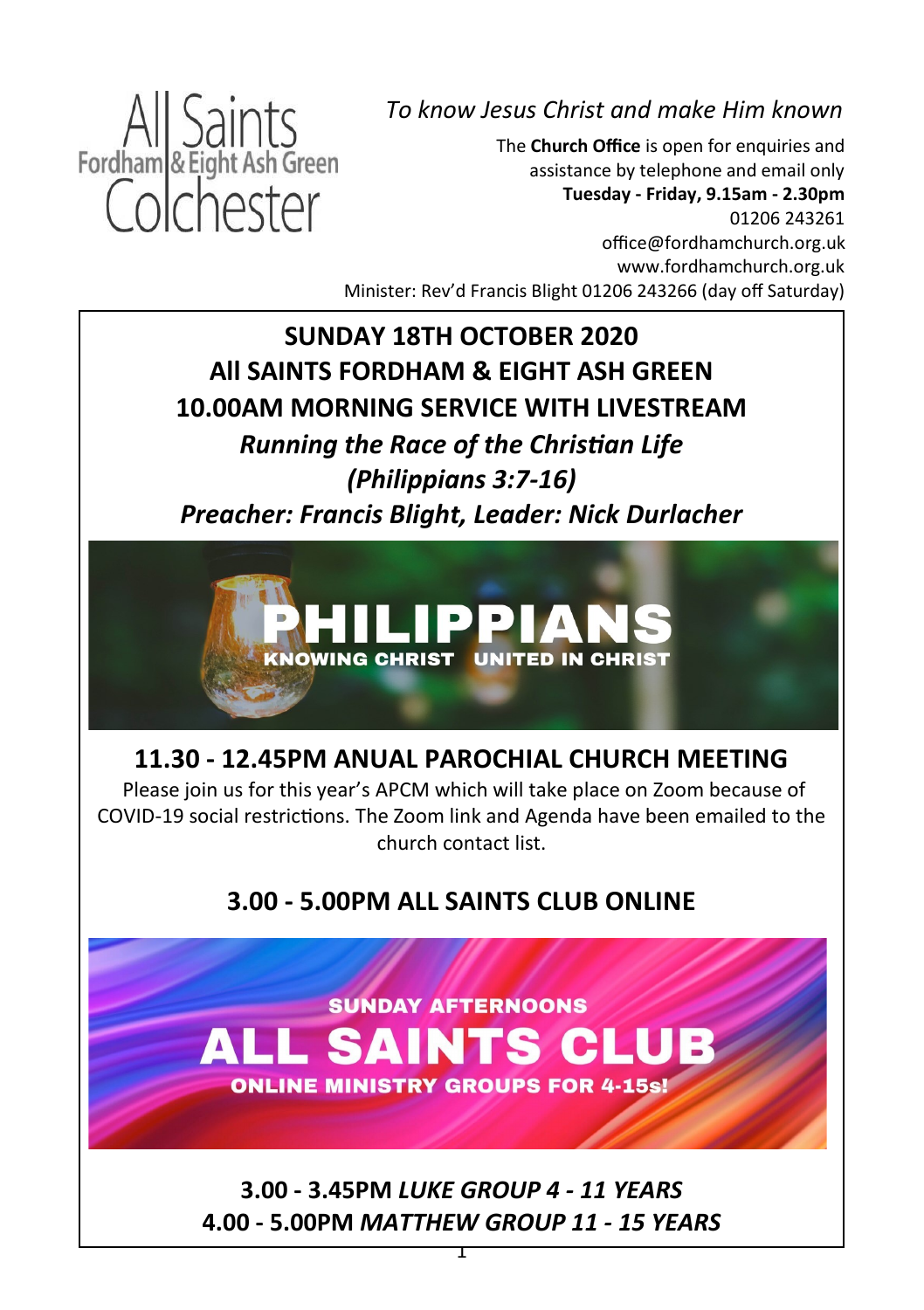#### **BLESS THE LORD**

*Bless the Lord O my soul O my soul Worship His Holy name Sing like never before O my soul I'll worship Your Holy name*

The sun comes up It's a new day dawning It's time to sing Your song again Whatever may pass And whatever lies before me Let me be singing When the evening comes

*Bless the Lord O my soul….*

You're rich in love And You're slow to anger Your name is great And Your heart is kind For all Your goodness I will keep on singing Ten thousand reasons For my heart to find

*Bless the Lord O my soul….*

And on that day When my strength is failing The end draws near And my time has come Still my soul will Sing Your praise unending Ten thousand years And then forevermore *Bless the Lord O my soul….*

Words & Music by Matt Redman

[https://www.youtube.com/watch?](https://www.youtube.com/watch?v=DXDGE_lRI0E) [v=DXDGE\\_lRI0E](https://www.youtube.com/watch?v=DXDGE_lRI0E)



#### **CONFESSION**

Lord God, we have sinned against you, we have done evil in your sight. We are sorry and repent. Have mercy on us according to your love. Wash away our wrongdoing and cleanse us from our sin. Renew a right spirit within us and restore us to the joy of your salvation; through Jesus Christ our Lord. Amen

#### **AFFIRMATION OF FAITH**

*Leader:* Let us affirm our faith in Jesus Christ the Son of God

*All:* Though he was divine, he did not cling to equality with God, but made himself nothing.

Taking the form of a slave, he was born in human likeness. He humbled himself and was obedient to death, even the death of the cross.

Therefore God has raised him on high, and given him the name above every name: that at the name of Jesus every knee should bow, and every voice proclaim that Jesus Christ is Lord, to the glory of God the Father. Amen cf Philippians 2.6-11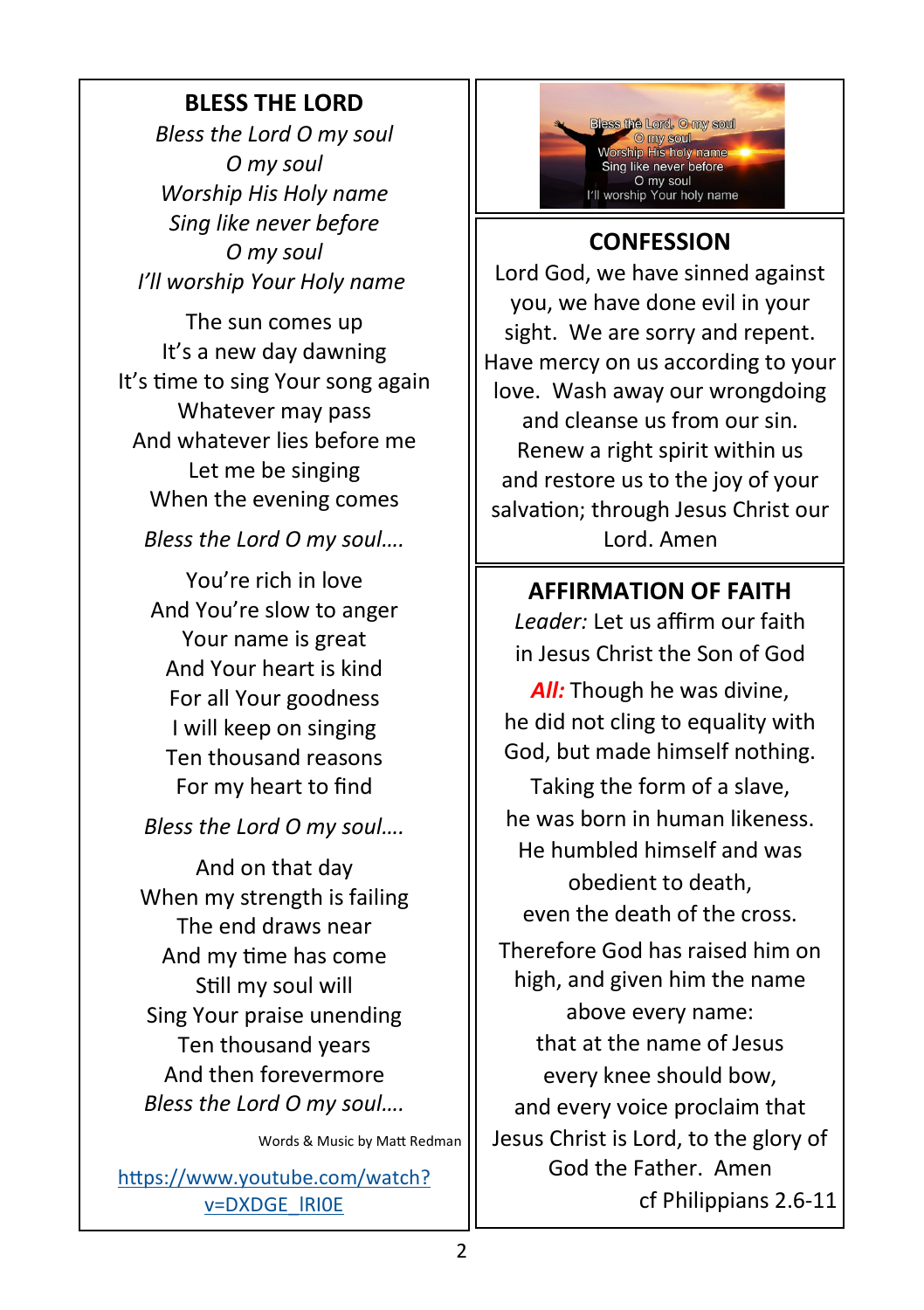## **ALL I ONCE HELD DEAR (KNOWING YOU)**

All I once held dear, built my life upon, all this world reveres, and wars to own, all I once thought gain I have counted loss; spent and worthless now, compared to this: *Knowing You, Jesus, knowing You, there is no greater thing. You're my all, You're the best, You're my joy, my righteousness, and I love You, Lord.*

> Now my heart's desire is to know you more, to be found in You and known as Yours, to possess by faith what I could not earn, all-surpassing gift of righteousness *Knowing You….* Oh, to know the power of Your risen life, and to know You in Your sufferings, To become like You in Your death, my Lord, so with You to live and never die. *Knowing You…. Graham Kendrick 1993 Make Way Music*

#### [https://www.youtube.com/watch?](https://www.youtube.com/watch?v=oxpPIa-BskY) [v=oxpPIa](https://www.youtube.com/watch?v=oxpPIa-BskY)-BskY

But whatever gain I had, Leounted as loss for the sake of Christ.

#### **THE LORD'S PRAYER**

Our Father in heaven, hallowed be your name, your kingdom come, your will be done, on earth as in heaven. Give us today our daily bread. Forgive us our sins, as we forgive those who sin against us. Lead us not into temptation but deliver us from evil. For the kingdom, the power and the glory are yours, now and forever. Amen.

### **COLLECT PRAYER**

O God, forasmuch as without you we are not able to please you; mercifully grant that your Holy Spirit may in all things direct and rule our hearts; through Jesus Christ your Son our Lord. Amen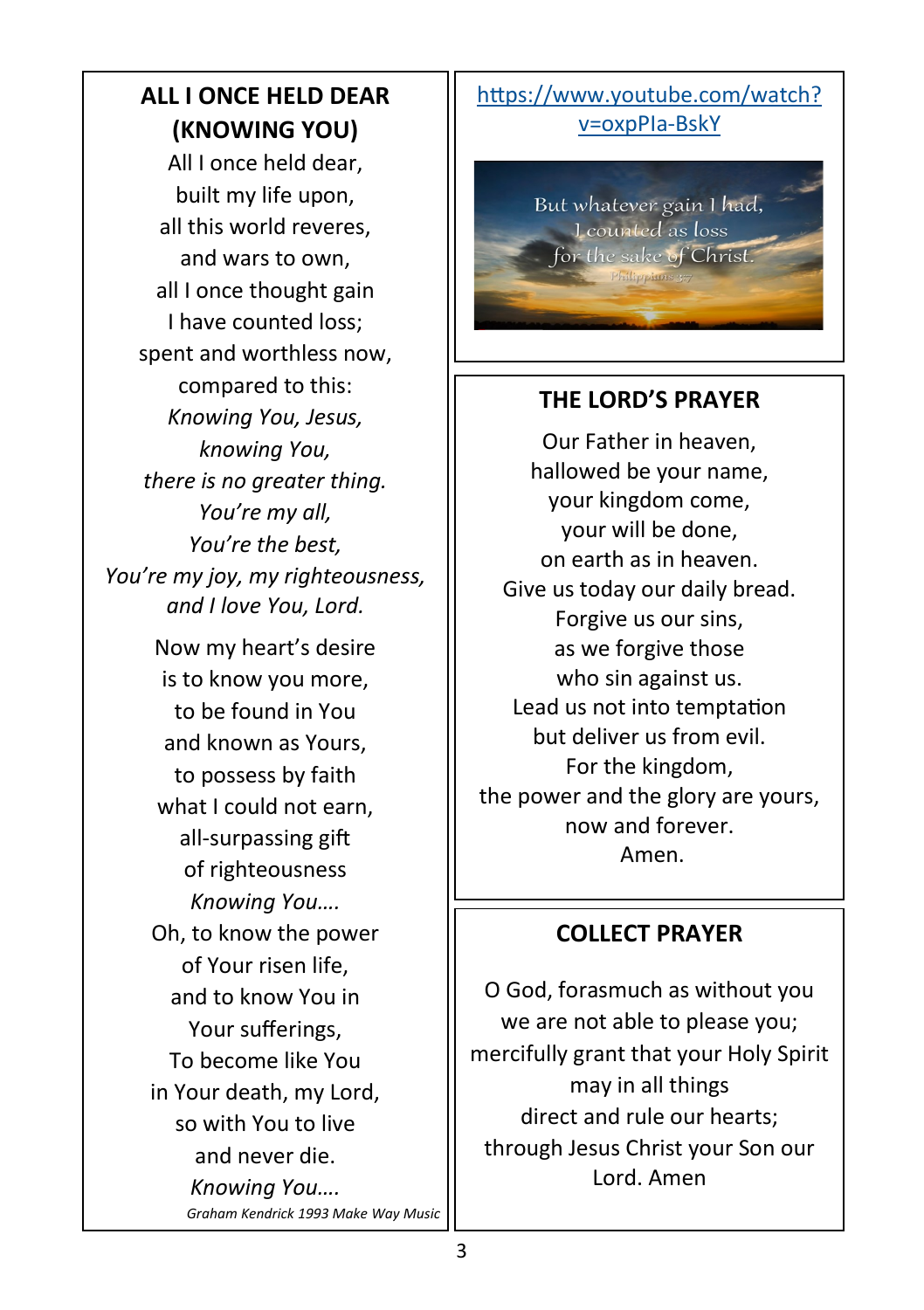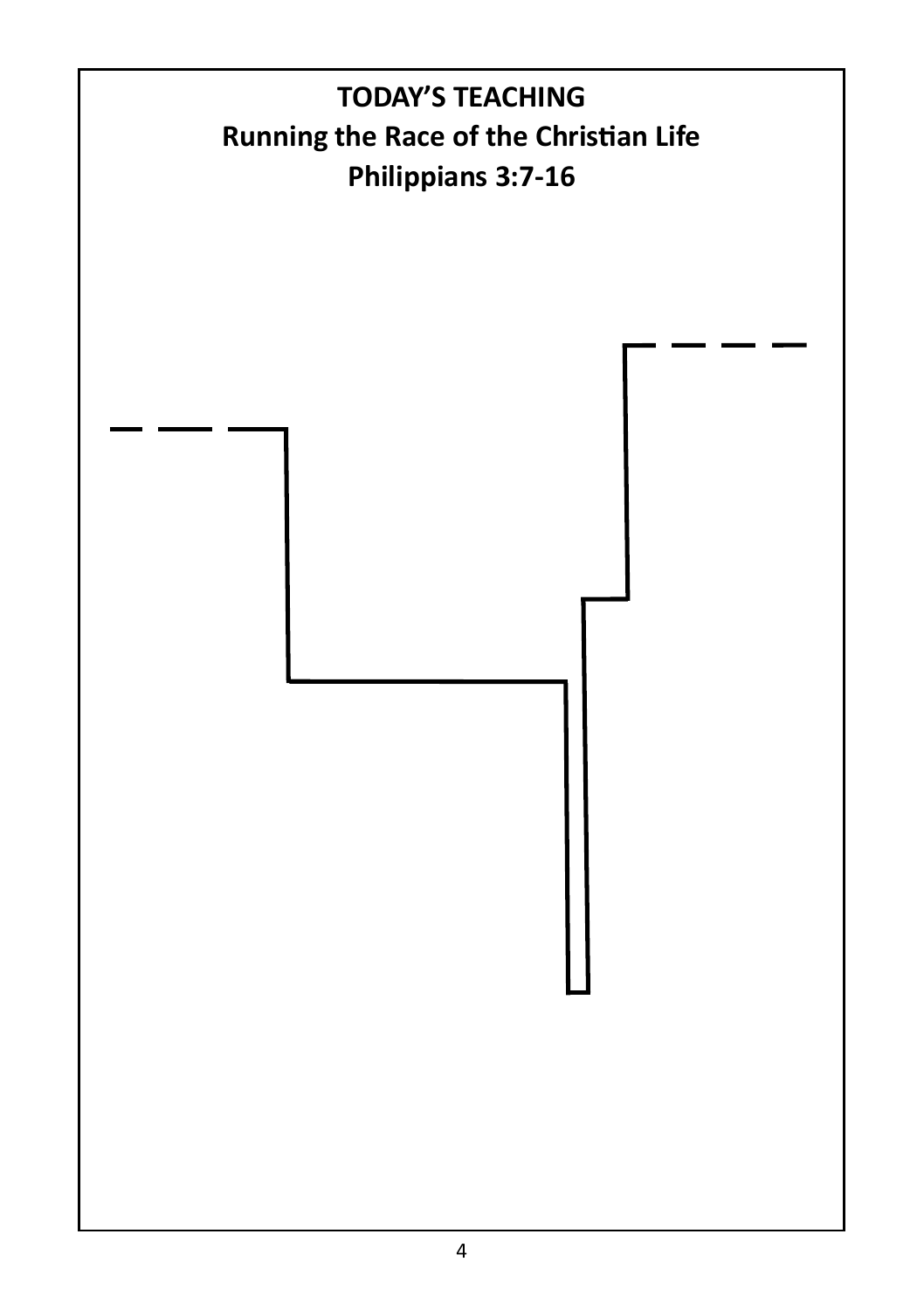**NEXT SUNDAY 25TH OCTOBER All SAINTS FORDHAM & EIGHT ASH GREEN 10.00AM HOLY COMMUNION SERVICE WITH LIVESTREAM** 

> *Two Ways To Follow Philippians 3:17 - 4:1 Preacher: Francis Blight Leader: Alistair Grote*



**11.30 - 12.30PM VIRTUAL COFFEE TIME ON ZOOM**  The Church Office will email the Zoom link during the week.

### **ALL SAINTS CLUB ONLINE**

**3.00 - 3.45PM, LUKE GROUP** *4 - 11 YEARS,* Jesus Storybook Bible **4.00 - 5.00PM, MATTHEW GROUP** *11 - 15 YEARS,* Philippians

**SUNDAY AFTERNOONS ALL SAINTS CLUB ONLINE MINISTRY GROUPS FOR 4-15s!** 

A consent form is required from parents before children and young people can join the online Zoom sessions. For more details please contact Georgina Blight via the church office 01206 243261 office@fordhamchurch.org.uk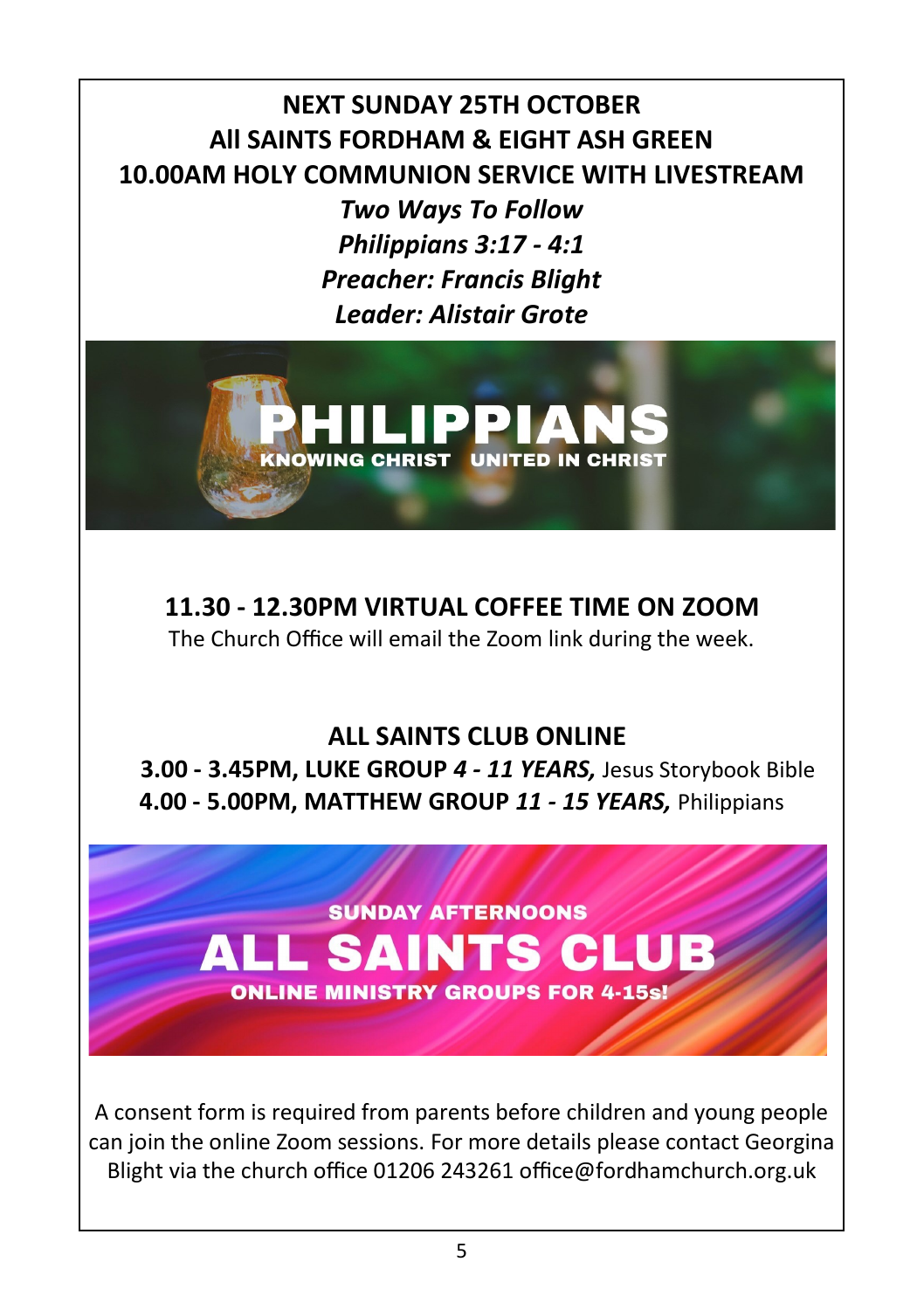## **CHURCH NOTICES**

**CHILDREN, YOUTH & SCHOOLS WORKER 2021** We give great thanks to God for his provision through the church family's generosity of pledges totalling £100,000 to fund this new post for an initial three years. We now move to the recruitment phase with paperwork to be produced and adverts to be placed. If you would like to work with Francis on this, please get in touch with him asap.

**PARENTS ZOOM TUESDAY 20TH OCTOBER 8.00-9.00PM** As part of the youth and children's worker recruitment process, Francis invites

parents with children aged under 19 in the church family, to join him on Zoom for an hour this coming Tuesday**.** This will be an informal opportunity to pray together for God's provision of the right person to join our church and build with us as (God willing) we come out of the COVID-19 restrictions in 2021. During the meeting Francis would like to hear what you would value in the new minster and their ministry to your children.

#### **ALL SAINTS FORDHAM SCHOOL GOVERNOR**

Francis is looking for a member of the church family to join the school governing body as a foundation governor. You will join Francis and Mary Durlacher as fellow governors in the work of encouraging and developing the Christian Ethos of the school. The post is nominated by the PCC. If you would like to serve in this important role please get in touch with Francis.

A**LL SAINTS CARE TEAM** If you need any help or would like someone to talk to, please contact a member of the church care team. Lynda Grote (co-ordinator) 07969 688710 or 01206 211384, Lesley Southern (co-ordinator) 07895 074049, Janette Miller 01206 421039, Shirley Hodges 01206 512381 or 07517 878782, Grace Lee 07881 822432.



# **NOVEMBER PRAYER FOCUS WEDNESDAY 4th OCTOBER 19.30 - 21.15**

Join us on Zoom to pray for the progress and growth of our church family and ministries. Please note that this meeting will be on Wednesday evening to accommodate the autumn Christianity Explored course. The (Zoom link will be sent out on Tuesday 3rd Nov).

## **GIVING TO ALL SAINTS FORDHAM AND EIGHT ASH GREEN**

If you would like details of how to support the ministry of our church financially, or you have any questions about giving, please speak to our treasurer Roger Miles on 01206 396477 or email him at *[r.j.miles@talktalk.net](mailto:r.j.miles@talktalk.net)*